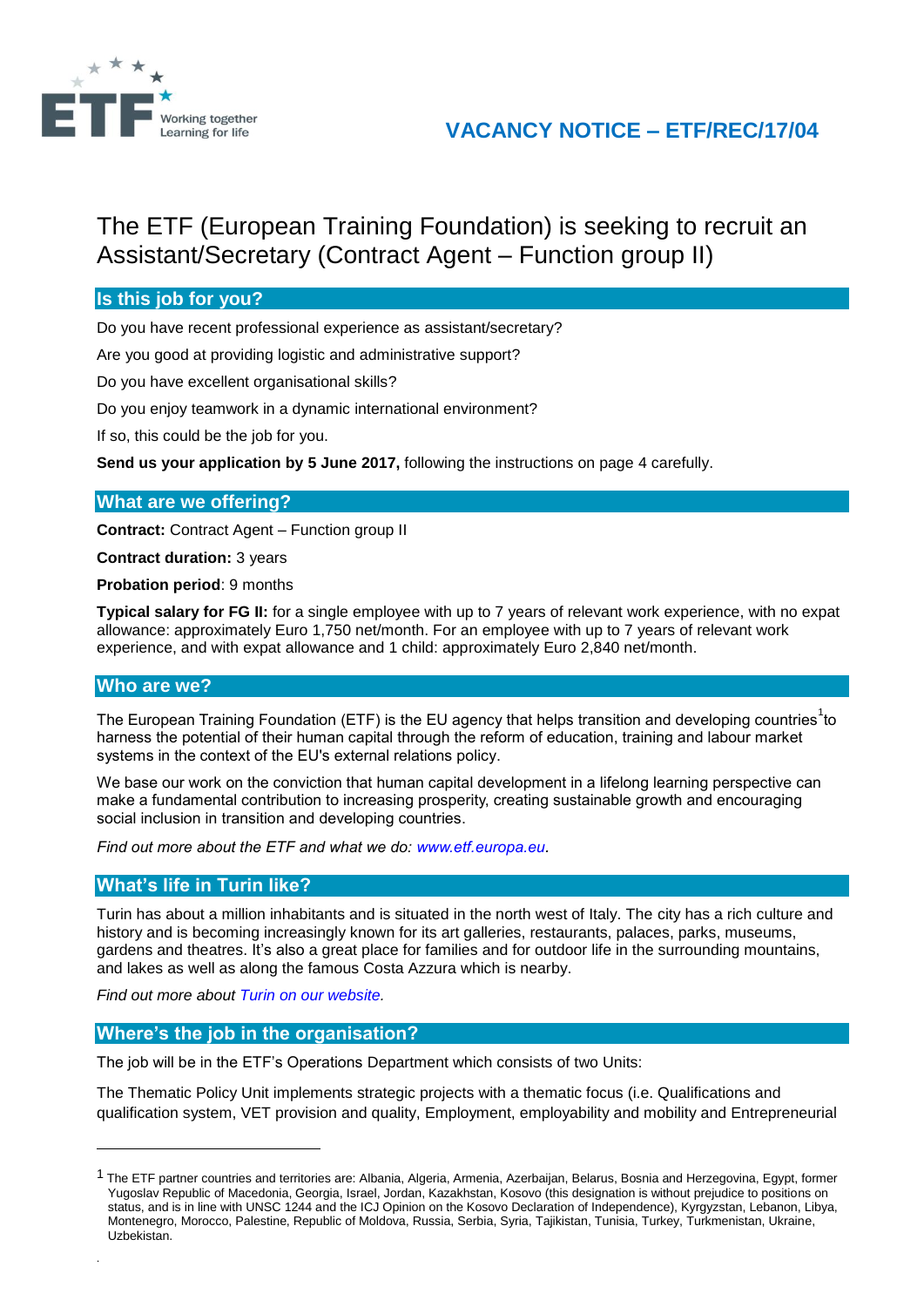learning and enterprise skills); coordinates linkages between the different thematic areas/ projects and contribute to the corporate stakeholder relations on thematic policy issues.

The System Policy/Country Analysis Unit monitors and analyses VET policy developments in the ETF partner countries, is responsible for relations and networking with partner country stakeholders, and implements the strategic projects: Torino Process, Skills and VET governance and EU external programmes and projects support.

## **Job profile**

#### **KEY ACCOUNTABILITIES**

The candidate will provide secretarial support, in particular to the Head of the Operations Department/Unit, as follows:

- **Managing e-mail account and calendar;**
- **•** Drafting, editing and formatting correspondence in English and other documents;
- **Providing logistics and administrative support for organising meetings;**
- **Taking minutes;**
- Preparing presentations;
- Ensuring the management and maintenance of electronic and paper documents/files (receiving, registering, scanning, printing, copying, distributing, filing, archiving, following up correspondence);
- Updating databases.

In addition, the candidate may be asked to provide administrative support in any other area as deemed necessary.

#### **Eligibility Criteria**

To be considered eligible, you must satisfy the following requirements on the closing date for the submission of the applications:

- 1 Be a national of one of the Member States of the European Union;
- 2 Enjoy full rights as a citizen:
- 3 Have fulfilled any obligations imposed by law concerning military service;
- 4 Be physically fit to perform the duties linked to the post;
- 5 Have a level of post-secondary education attested by a diploma;

Or

Have a level of secondary education attested by a diploma giving access to post-secondary education and at least three years of appropriate professional experience after that diploma;

**N.B.: Only diplomas that have been awarded in EU Member States or that are the subject of equivalence certificates issued by the authorities in the said Member States can be taken into consideration.**

6 Have a thorough<sup>2</sup> knowledge of one of the languages of the Union and have a satisfactory<sup>3</sup> knowledge of another language of the Union, to the extent necessary for the performance of the duties.

Moreover you must be able to serve a full 3-year term before reaching the retirement age of 66.

#### **Selection Criteria**

 $\overline{a}$ 

#### **PROFESSIONAL EXPERIENCE**

Candidates must have recent (since 2013 onwards) professional experience of at least three years as assistant/secretary, covering all key accountabilities as described in the job profile section.

In addition, candidates are required to possess the following skills:

<sup>&</sup>lt;sup>2</sup> Equivalent to C1 level in all dimensions as defined in th[e European framework of reference for languages](http://europass.cedefop.europa.eu/en/resources/european-language-levels-cefr?loc=en_EN)

<sup>&</sup>lt;sup>3</sup> Equivalent to B2 level in all dimensions as defined in th[e European framework of reference for languages](http://europass.cedefop.europa.eu/en/resources/european-language-levels-cefr?loc=en_EN)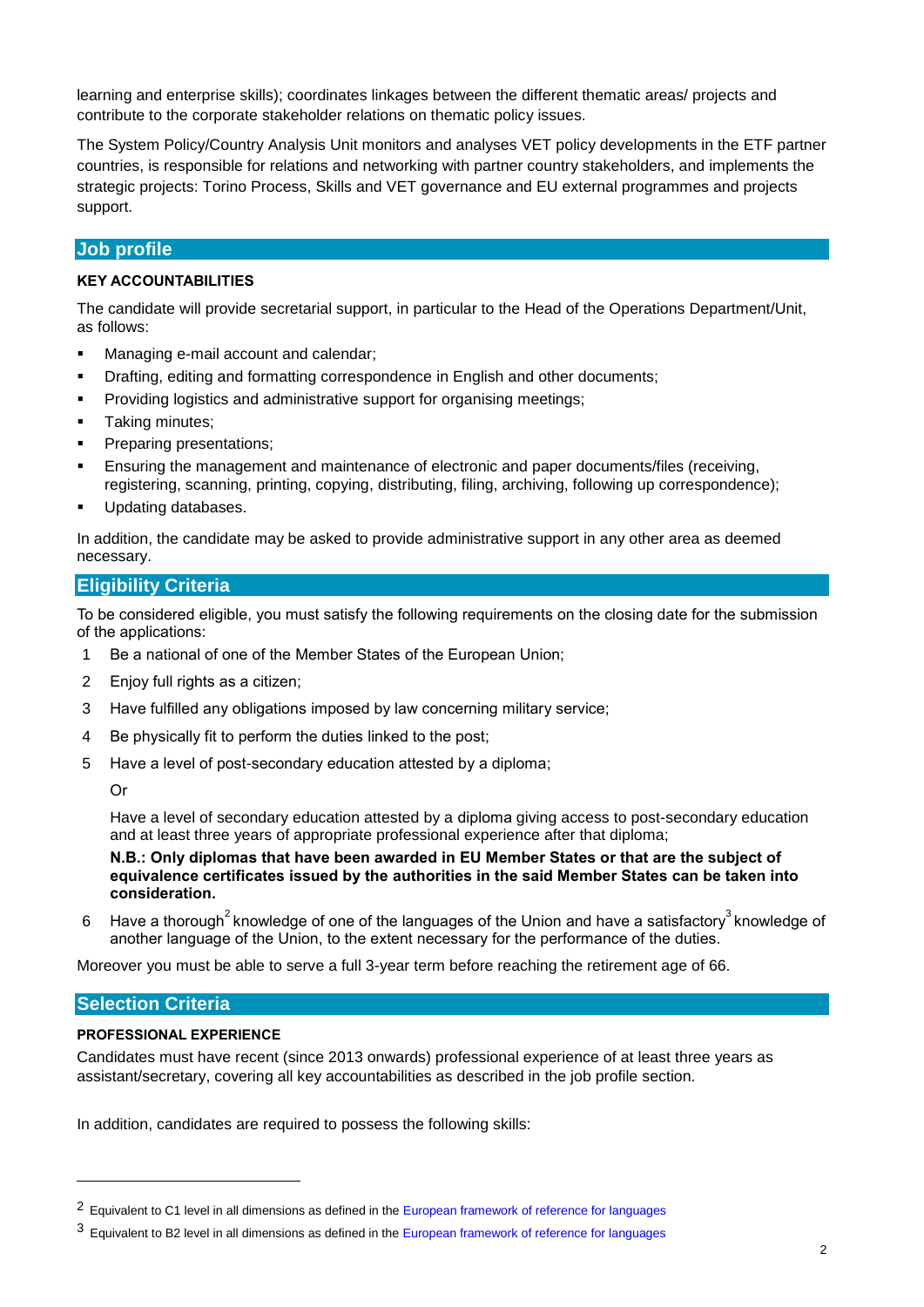## **TECHNICAL**

- **Thorough**<sup>4</sup> writing, reading, speaking and listening skills in English;
- Proven capacity to use computerised office tools (especially MS Office applications such as Word, Excel and PowerPoint).

#### **CORE**

- Excellent organisational skills;
- Very good team working skills;
- Very good service orientation skills;
- **Good communication skills;**
- Good analytical skills.

Furthermore, it would be advantageous to have one or more of the **assets** listed below:

#### **ASSETS**

- Professional experience in organising business travels;
- Having completed studies/trainings in the area of the job profile;
- Professional experience in an international environment;
- Satisfactory<sup>5</sup> knowledge of French and/or Russian.

#### **Selection Procedure**

Please note that the Selection Assessment Board's (SAB) work and deliberations are strictly confidential and any contact with them is not allowed. Please be aware that contacting members of the SAB constitutes grounds for disqualification from the selection procedure.

The selection procedure will be carried out in three phases:

#### **Phase 1 – Screening of CVs**

#### 1.1 ELIGIBILITY

Compliance with the **eligibility criteria and the formal requirements** will be assessed on the basis of the form and content of the requested documents (see the "Formal Requirements" paragraph in the section "Submission of applications").

#### 1.2 SELECTION FOR INTERVIEW

The SAB will assess the CV's against the professional experience described in the selection criteria section as well as the declared assets and the required level of English (see footnote 4). Applicants with most relevant CV's will be invited<sup>6</sup>for phase 2.

#### **Phase 2 – Interviews and tests**

The SAB will assess candidates against the selection criteria by means of an interview and tests. Such test(s) will involve at least an anonymous part.

This phase is expected to take place during the last week of June 2017 and will be held primarily in English.

The interview and technical tests will cover the following areas:

- General aptitude and language skills to the extent necessary for the performance of the duties linked to the post;
- Specific competences according to the job profile;
- Knowledge of European integration and its institutions.

Upon completion of this phase, the SAB will put forward a list of applicants considered most in line<sup>7</sup> with the job profile, possessing the required experience, competences and skills, for the decision of the ETF Director.

#### **Phase 3 – Appointment**

On the basis of the list proposed by the SAB, the Director will appoint the successful candidate.

l

<sup>&</sup>lt;sup>4</sup> Equivalent to C1 level in all dimensions as defined in the [European framework of reference for languages](http://europass.cedefop.europa.eu/en/resources/european-language-levels-cefr?loc=en_EN)

<sup>5</sup> Equivalent to B2 level in all dimensions as defined in th[e European framework of reference for languages](http://europass.cedefop.europa.eu/en/resources/european-language-levels-cefr?loc=en_EN)

<sup>6</sup> Typically 5 or 6

Having reached at least 70% of the total score (interview and written test)